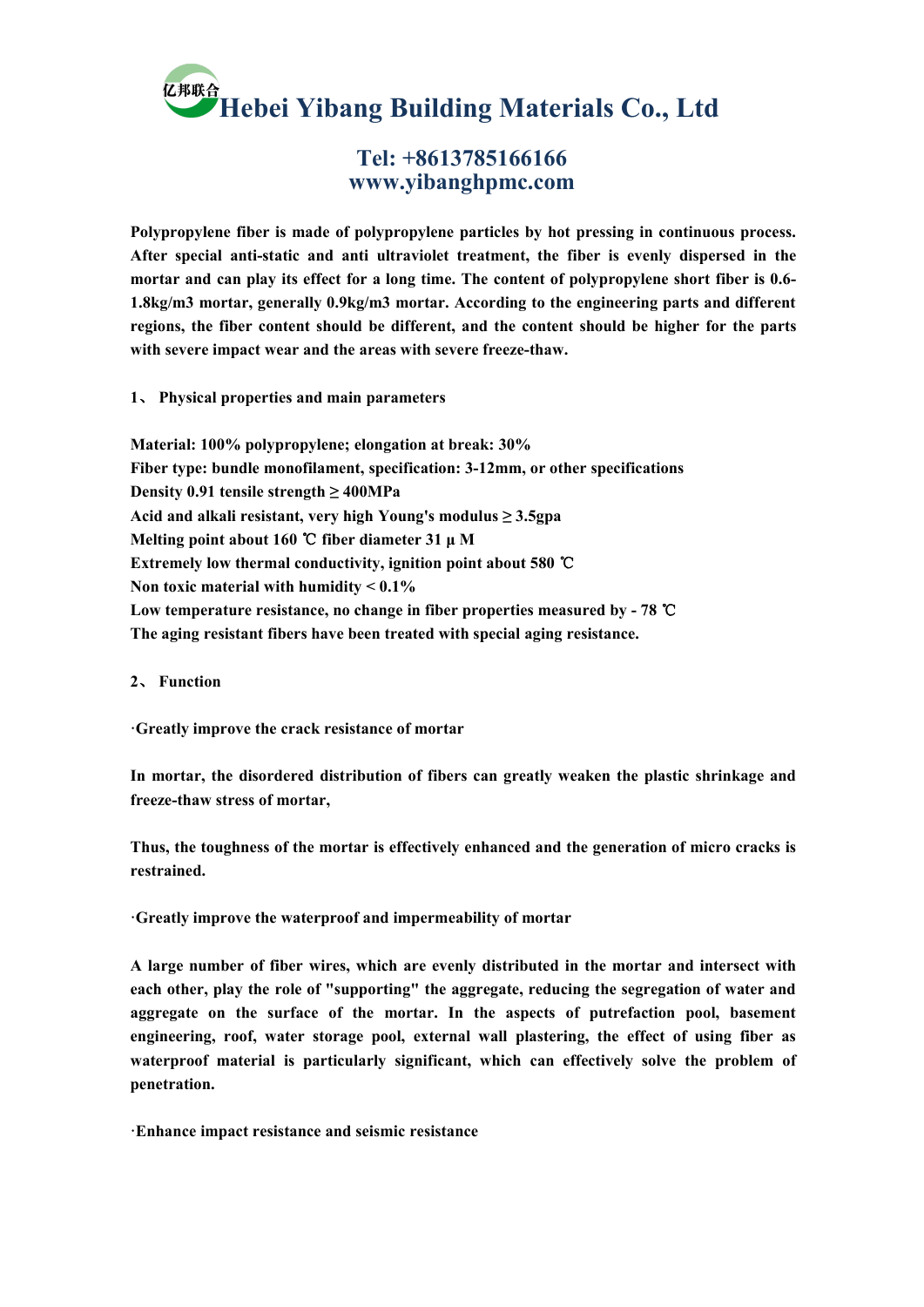**After the mortar with fiber products solidifies, the high-strength fiber wires of the cement are adhered to form a dense mesh reinforcement system with random distribution, which increases the toughness of the mortar and improves the ultimate tensile rate. When the mortar is impacted, the fiber absorbs a lot of energy, which enhances the anti impact and anti-seismic ability of the mortar.**

**3**、 **Packaging: 20kg or 25kg woven bags, 1kg for each small bag.**

**4** 、 **Transportation and storage:the product shall be protected from rain during transportation. It shall be stored in a cool and ventilated warehouse to avoid direct sunlight.**

**Polypropylene fiber isa kind of synthetic fiber, which is made of 100% polypropylene raw materials added into masterbatch, blended, spun and stretched, and made by special processes such as antistatic and UV resistant. It is a special fiber for concrete and mortar, which can effectively control the cracks of concrete and mortar due to shrinkage, dry shrinkage and temperature change,greatly improve the anti crack and anti permeability performance, anti impact and wear performance, and increase the toughness of concrete So as to improve the service life.**

**Polypropylene fiber is mainly suitable for:**

**1. Anti crack, anti seepage and thermal insulation mortar for industrial and civil buildings.**

**2. Basement and underground engineering, sea embankment dam and other salt water projects with high requirements for crack resistance and seepage control.**

**3. Various precast concrete products.**

**4. Highway, bridge, tunnel, airport runway and other concrete.**

**5. The requirements for alkali resistance and chemical corrosion are higher in chemical plants. Principle of polypropylene monofilament fiber:**

**The product can be evenly distributed in concrete after special anti-static and anti ultraviolet treatment. Its fiber trefoil section increases the specific surface area of the fiber. The surface of the fiber isrough and porous after chemical grafting and physical modification treatment, so the binding force with cement is greatly improved. As the fiber is very thin, it can form a disorderly supporting system, effectively control the early plastic shrinkage and dry shrinkage of concrete and mortar, hinder the formation of settlement cracks, greatly improve the impermeability, impact resistance, toughness and wear resistance, so as to achieve the purpose of prolonging the life of buildings.**

**Physical properties and important parameters ofpolypropylene monofilament products:**

- ◆ **material: 100% modified polypropylene**
- $\blacklozenge$  **melting point:** 165  $\degree$  C ~ 175  $\degree$  C
- ◆ **breaking strength: ≥ 690mpa**
- ◆ **ignition point: 590 ° C**
- $\blacklozenge$  **breaking elongation:**  $20 \pm 5\%$
- ◆ **acid and alkaline resistance: strong**
- ◆ **modulus ofelasticity: ≥ 7000mpa**

◆ **fiber length: 3mm 4mm, 6mm 12mm 16m 19mm 180mm (according to customer requirements)**

◆ **section shape: Y type**